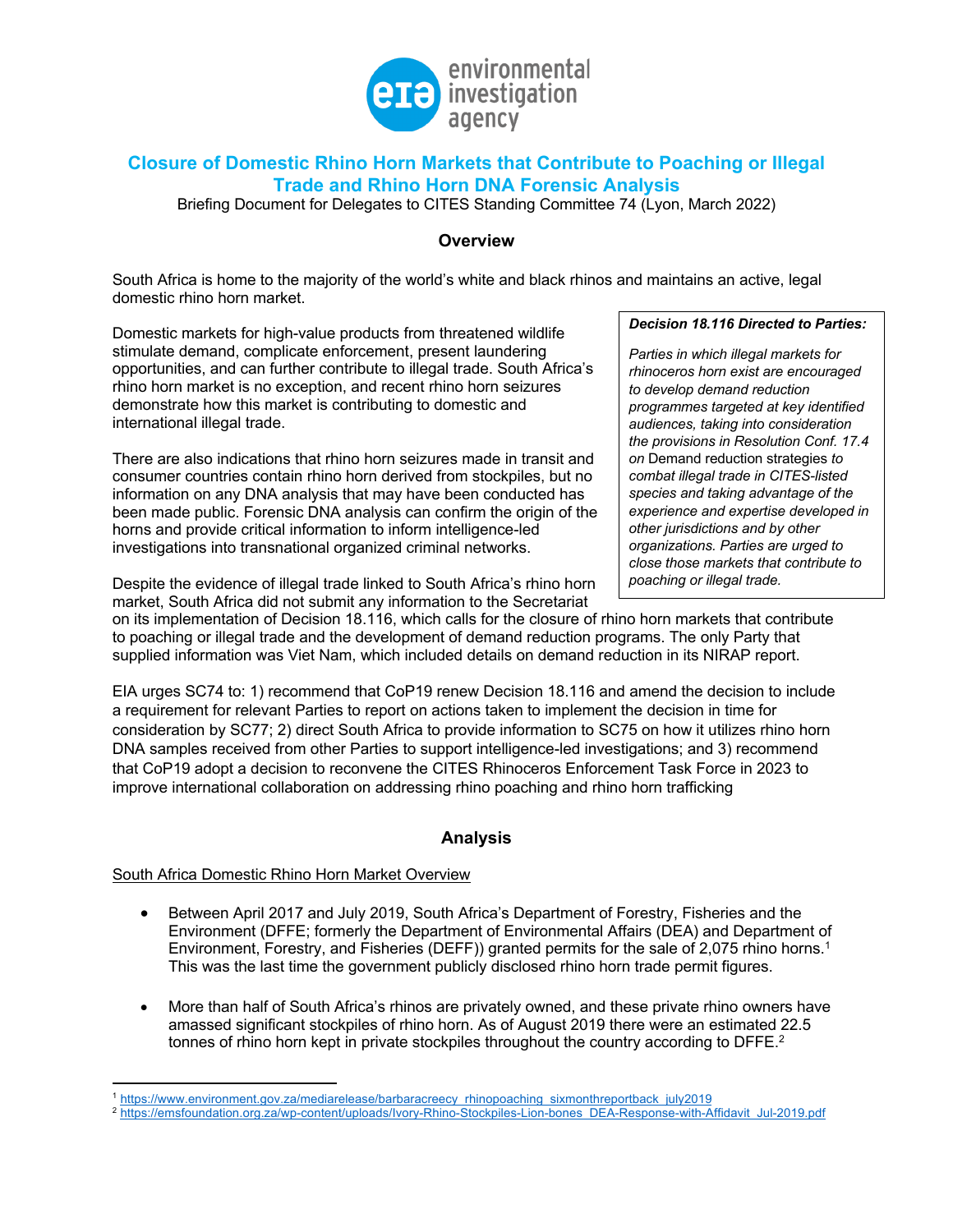- Rhino horns collected via the dehorning of privately-owned rhinos combined with those from natural mortalities means the total weight of private rhino horn stockpiles is significantly greater today.
- In June 2020, more than three years after the moratorium was overturned, DFFE circulated finalized national rhino horn trade regulations. $3$  A key provision of the regulations prohibits the production and trade of small rhino horn pieces (<5cm in length) and powder; however, it is only applicable for three years at which point the provision will be reassessed. There is no way to effectively ensure legality and traceability of rhino horn powder and small pieces of rhino horn, and this prohibition should be permanent.
- In 2014, DFFE conducted an analysis on the viability of legalizing domestic rhino horn trade, which ultimately recommended leaving the moratorium intact.<sup>4</sup> DFFE justified its recommendation by noting that the mechanisms for controlling a legal trade in South Africa were not in place, that the amount of rhino horn in privately owned stockpiles was unknown, and that some private rhino owners were noncompliant with permitting regulations.



RhODIS certificate for rhino horn offered for sale on South Africa's domestic market

- DFFE concluded that these factors would lead to laundering of illegal horn into stockpiles and trafficking rhino horn abroad if the domestic trade moratorium were lifted. Only after these issues were rectified, and after a "secure, national electronic permitting system and rhino database" was established and utilized by all private rhino owners to disclose the exact contents of their rhino horn stockpiles, would the DFFE consider lifting the domestic trade moratorium and consider offering a legal trade proposal at CITES.<sup>5</sup>
- The issues identified in the viability analysis have not been addressed in the nearly five years since domestic rhino horn trade was reinstated in South Africa in 2017. No nationwide electronic permitting system has been implemented, there is a backlog for RhODIS DNA analysis requests, and obtaining an accurate estimate of the total amount of rhino horn kept in private stockpiles is a perpetual challenge.

## South Africa's Rhino Horn Market Contributes to Illegal Trade

- South Africa's domestic rhino horn market is contributing to the illegal international rhino horn trade. In April 2019, 181 horns sourced from a private stockpile were seized by the South African Police Service (SAPS), which acted off a tip.<sup>6</sup> According to SAPS, the horns were destined for Southeast Asia.<sup>7</sup>
- The two men transporting the horns were charged with violating the terms of rhino horn transportation permits and for forging documents used in the foiled trade transaction. While the

<sup>&</sup>lt;sup>3</sup> https://www.environment.gov.za/mediarelease/rhinohorn\_restrictedactivities\_gazetted

<sup>4</sup> https://www.environment.gov.za/sites/default/files/docs/rhinohorntrade\_southafrica\_legalisingreport.pdf

 $5\bar{1}d$ .

<sup>6</sup> https://www.dailymaverick.co.za/article/2020-06-14-i-want-my-horns-back-says-sa-rhino-baron-after-trade-deal-goes-pearshaped/#gsc.tab=0

<sup>7</sup> https://www.saps.gov.za/newsroom/msspeechdetail.php?nid=20103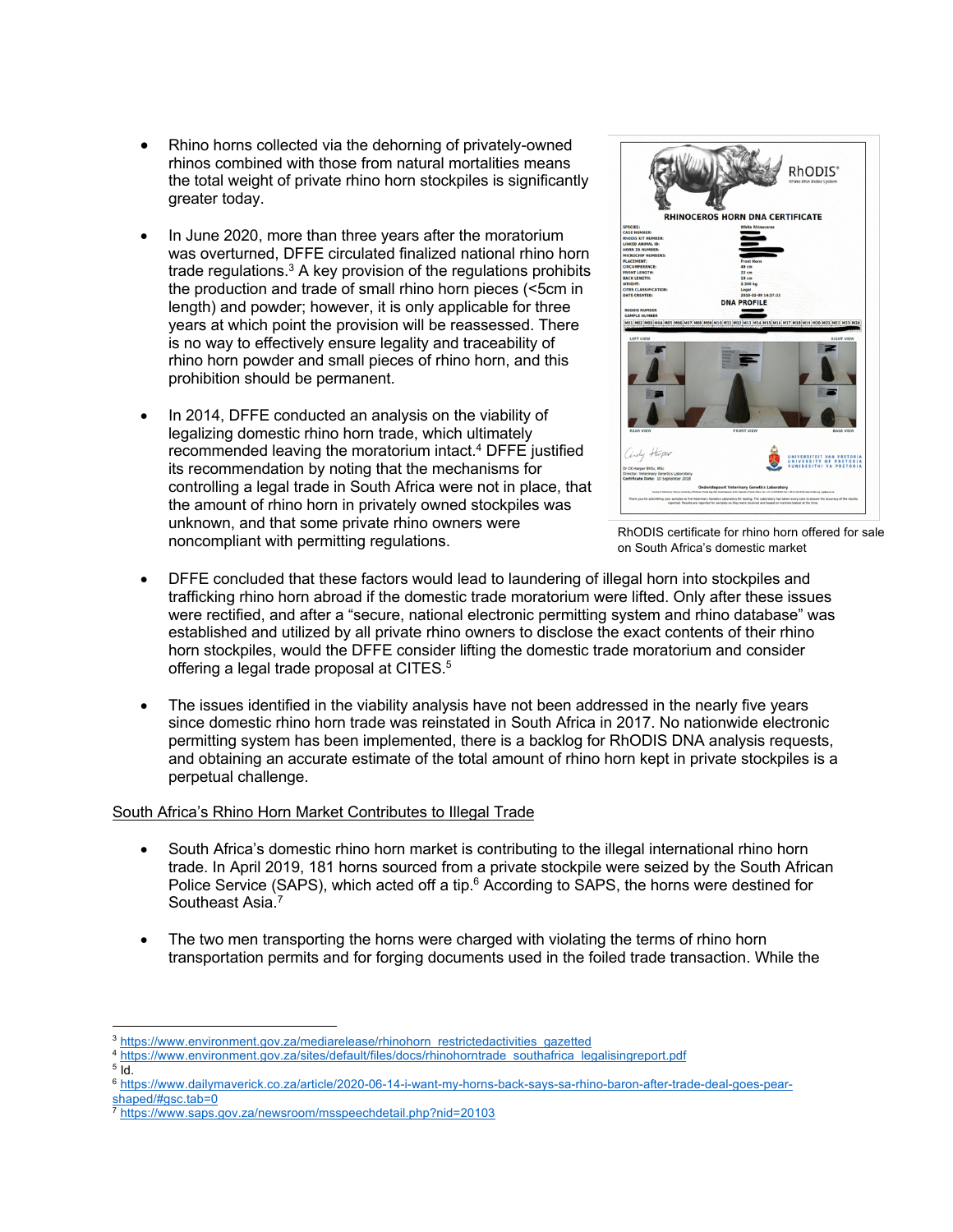two individuals could have faced up to five years in prison, they instead received small fines totaling about \$1,500 and \$3,000, respectively.<sup>8</sup>

- The individual listed as the buyer of the horns on the permits later admitted that he "had no intention of buying the horns" and agreed for his name to be used on the permits in exchange for money. There have been no additional arrests in this case to date.<sup>9</sup>
- There have been other cases demonstrating how South Africa's legal domestic rhino horn markets contributing to the illegal trade, and in June 2020 a DFFE spokesperson confirmed that additional investigations into illegal activities associated with the domestic trade are ongoing.<sup>10</sup>
- Private rhino horn stockpile owners in South Africa have also sought to market their horn to potential foreign consumers – despite the continued illegality of commercial rhino horn exports from South Africa – by highlighting the investment potential of rhino horn and encouraging carving raw horn into worked products such as jewelry to increase its value.<sup>11</sup>
- The 2020 UNODC World Wildlife Crime Report concluded that "it is too soon to confirm a decline in the rhino horn market" and posited that rhino horn derived from stockpiles may be increasingly comprise global rhino horn seizures.<sup>12</sup>

#### Forensic DNA Analysis and Its Application to Address Transnational Rhino Horn Trafficking

- Forensic DNA analysis of seized rhino horn can be a powerful enforcement tool for investigating and prosecuting rhino horn trafficking crimes, and CITES has been advocating for increased rhino horn DNA forensic analysis and sharing of samples for years.
- Implementing the systematic collection of DNA samples from seized rhino horn and the sharing of samples with relevant countries continues to be a challenge for CITES Parties. South Africa reports that it does not receive timely reporting of seizures from other countries, takes up to six months for permits to be issued for DNA sample sharing, and that it is difficult to exchange information with investigation teams with other countries.<sup>13</sup>
- Despite these challenges, South Africa has received rhino horn DNA samples from a number of countries in Africa, Asia, and Europe.<sup>14</sup> However, it is unclear how these samples are used to inform and advance intelligence-led investigations into organized rhino horn trafficking networks.
- These DNA samples could also provide valuable data on the provenance of the seized horn to allow governments, law enforcement, and other relevant stakeholder to better understand the dynamic nature of international rhino horn trafficking. For instance, these samples could provide valuable data on whether horns are coming from state-run protected areas or private land, whether they came from poached rhinos or stockpiled horn, and if it is stockpiled horn, whether it the stockpile was privately-owned or government-managed.
- The Rhino DNA Indexing System in South Africa (RhODIS) is the world's largest rhino DNA database and is an invaluable tool for analyzing rhino horn seizure samples to produce intelligence and evidence for investigations and prosecutions. In 2019, the South African Police

<sup>8</sup> https://www.dailymaverick.co.za/article/2020-06-14-i-want-my-horns-back-says-sa-rhino-baron-after-trade-deal-goes-pearshaped/#gsc.tab=0

https://www.iol.co.za/pretoria-news/news/breeder-fails-to-get-back-181-confiscated-rhino-horns-worth-r10-million-1fbdcfce-e764-4f55-937c-a63e4338393f

<sup>10</sup> https://www.iol.co.za/saturday-star/news/controversial-rhino-breeder-temporarily-calls-off-court-action-to-recover-rhino-hornsseized-by-law-enforcement-officials-49783964

https://www.pressreader.com/south-africa/the-independent-on-saturday/20180602/281552291542553

<sup>12</sup> SC74 Inf. 7

<sup>13</sup> SC74 Doc. 37 Annex 3

<sup>14</sup> SC70 Doc. 56 Annex 14